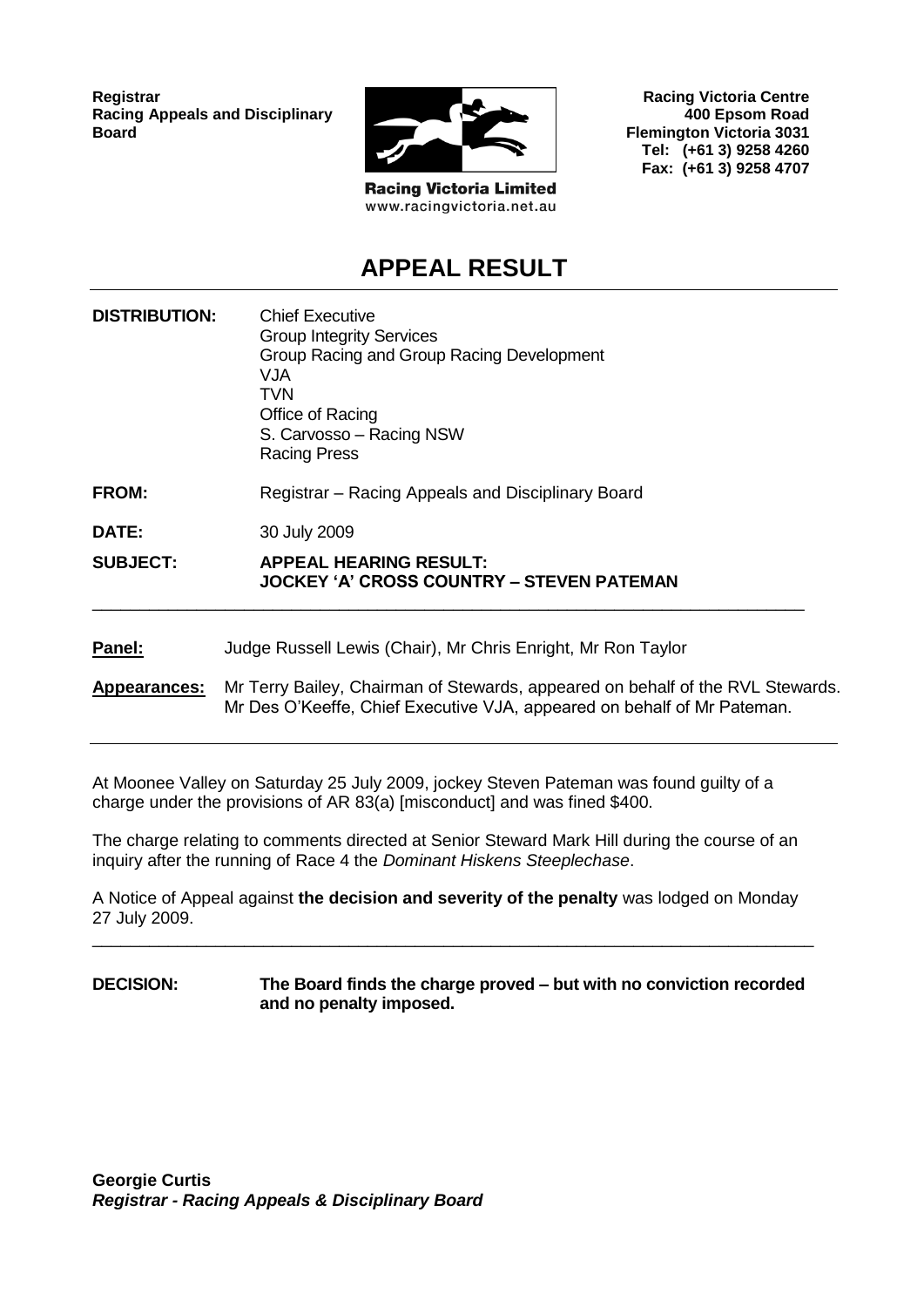# **TRANSCRIPT OF PROCEEDINGS**

#### **RACING APPEALS AND DISCIPLINARY BOARD**

\_\_\_\_\_\_\_\_\_\_\_\_\_\_\_\_\_\_\_\_\_\_\_\_\_\_\_\_\_\_\_\_\_\_\_\_\_\_\_\_\_\_\_\_\_\_\_\_\_\_\_\_\_\_\_\_\_\_\_\_\_\_\_

#### **HIS HONOUR JUDGE R.P.L. LEWIS, Chairman MR C. ENRIGHT MR R. TAYLOR**

## **EXTRACT OF PROCEEDINGS**

#### **DECISION**

## **JOCKEY 'A' CROSS COUNTRY: STEVEN PATEMAN**

#### **MELBOURNE**

#### **THURSDAY, 30 JULY 2009**

MR T. BAILEY appeared on behalf of the Stewards

MR D. O'KEEFFE appeared on behalf of the Appellant